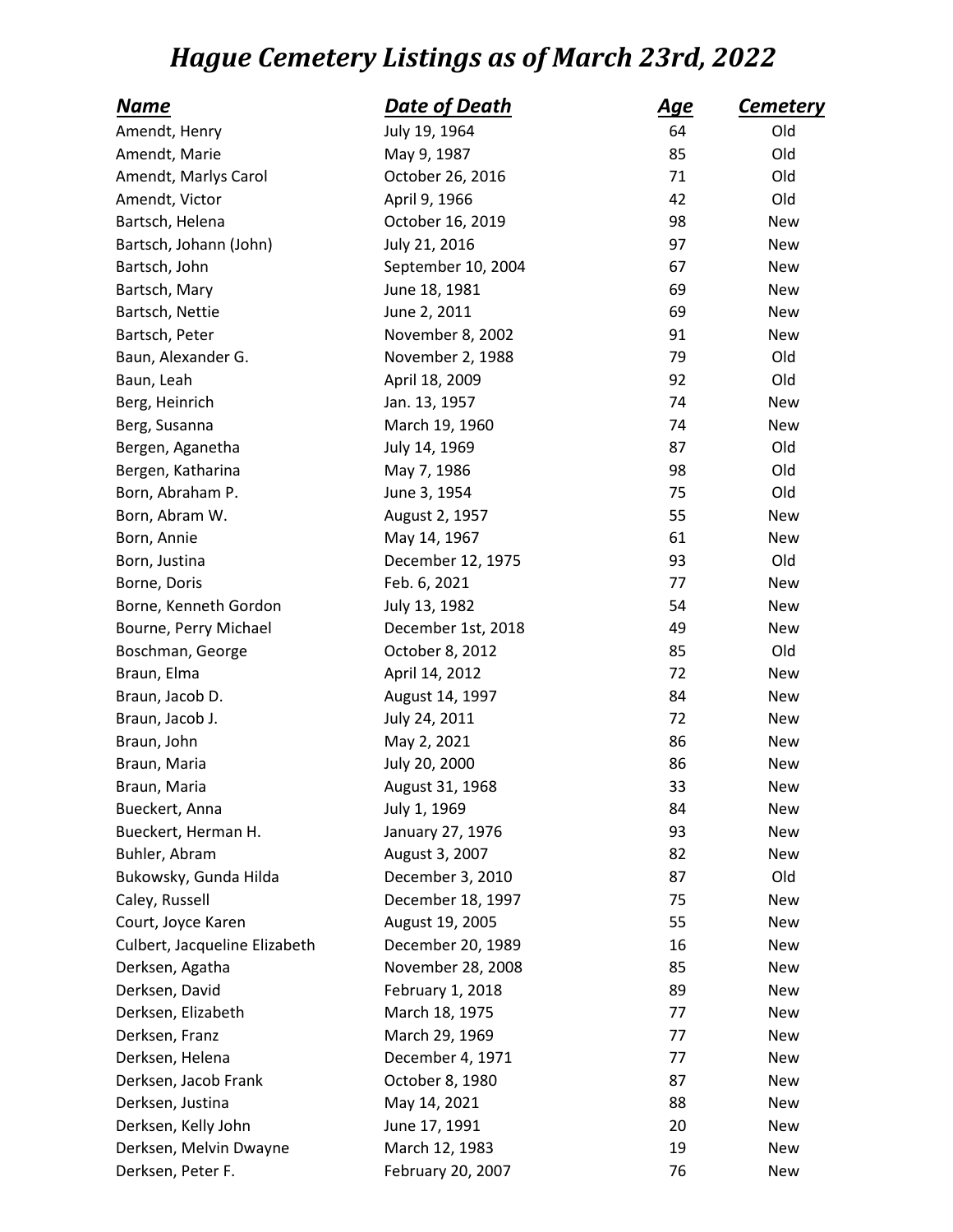| Doell, Gerhard (George) | September 16, 2005 | 81          | New        |
|-------------------------|--------------------|-------------|------------|
| Doell, Leah             | September 17, 2003 | 76          | New        |
| Driedger, Anne Sarah    | July 28, 1980      | 36          | <b>New</b> |
| Driedger, Henry C.      | January 1, 1992    | 79          | <b>New</b> |
| Driedger, Sarah         | June 25, 2008      | 91          | <b>New</b> |
| Dueck, Abram            | August 13, 2000    | 66          | New        |
| Dueck, George           | May 3, 2015        | 94          | <b>New</b> |
| Dueck, Helen            | August 19, 2021    | 94          | <b>New</b> |
| Dueck, John             | July 1, 1954       | 69          | <b>New</b> |
| Dueck, John             | Jan. 22, 2010      | 91          | New        |
| Dueck, Katharina        | November 15, 1955  | Stillborn   | New        |
| Dueck, Katherina        | January 16, 2007   | 89          | <b>New</b> |
| Durham, Britney         | October 25, 1995   | Miscarriage | New        |
| Dyck, Amy Sarah         | April 27, 1991     | 8 Months    | <b>New</b> |
| Dyck, Elizabeth         | July 31, 1961      | 86          | New        |
| Dyck, Frank George      | July 21, 1962      | 83          | <b>New</b> |
| Dyck, Gerhard           | July 15, 1954      | 80          | Old        |
| Dyck, John              | February 20, 1974  | 74          | <b>New</b> |
| Dyck, John Peter        | June 14, 1955      | 62          | Old        |
| Dyck, Nathan            | May 20, 2007       | 18          | <b>New</b> |
| Dyck, Peter Gerhard     | December 12, 1953  | 63          | <b>New</b> |
| Enns, Martha            | May 7, 2018        | 70          | Old        |
| Ens, Ann                | November 22, 2020  | 80          | <b>New</b> |
| Ens, Cornelius          | September 19, 1976 | 64          | Old        |
| Ens, Dennis             | September 27, 2020 | 87          | <b>New</b> |
| Ens, Elizabeth          | August 6, 1988     | 81          | <b>New</b> |
| Ens, Helen              | May 7, 2015        | 98          | New        |
| Ens, Helen              | September 11, 2004 | 83          | <b>New</b> |
| Ens, Irene              | September 30, 2011 | 80          | Old        |
| Ens, Isaak              | April 4, 1966      | 84          | <b>New</b> |
| Ens, Jacob U.           | February 10, 1998  | 54          | New        |
| Ena, John               | June 28, 2021      | 83          | New        |
| Ens, Mary               | May 18, 1988       | 75          | New        |
| Ens, Norman             | Sept. 2, 2019      | 83          | New        |
| Ens, Peter I.           | December 16, 2002  | 92          | New        |
| Ens, Susanna            | May 1, 1956        | 73          | New        |
| Ens, Victoria           | May 19, 2020       | 78          | <b>New</b> |
| Ens, William            | May 15, 1998       | 61          | <b>New</b> |
| Epp, Ann                | June 14, 2014      | 82          | New        |
| Epp, Eilene             | July 12, 2019      | 91          | <b>New</b> |
| Epp, Hardy              | March 7, 2004      | 78          | <b>New</b> |
| Epp, Jacob              | January 4, 1957    | 60          | New        |
| Epp, Margaret           | November 7, 2003   | N/A         | New        |
| Epp, Margareta          | October 27, 1992   | 94          | <b>New</b> |
| Epp, Marilyn Jane       | August 8, 1997     | 50          | <b>New</b> |
| Epp, Peter              | March 27, 2010     | 78          | New        |
| Evans, Ellen Jane       | August 18, 1966    | 75          | Old        |
| Fast, Eva               | April 3, 1982      | 82          | New        |
| Fedrau, Helena          | August 22, 1991    | 91          | New        |
| Fedrau, Ian             | May 27, 1955       | 4 Months    | Old        |
| Fedrau, John E.         | September 20, 1993 | 74          | Old        |
|                         |                    |             |            |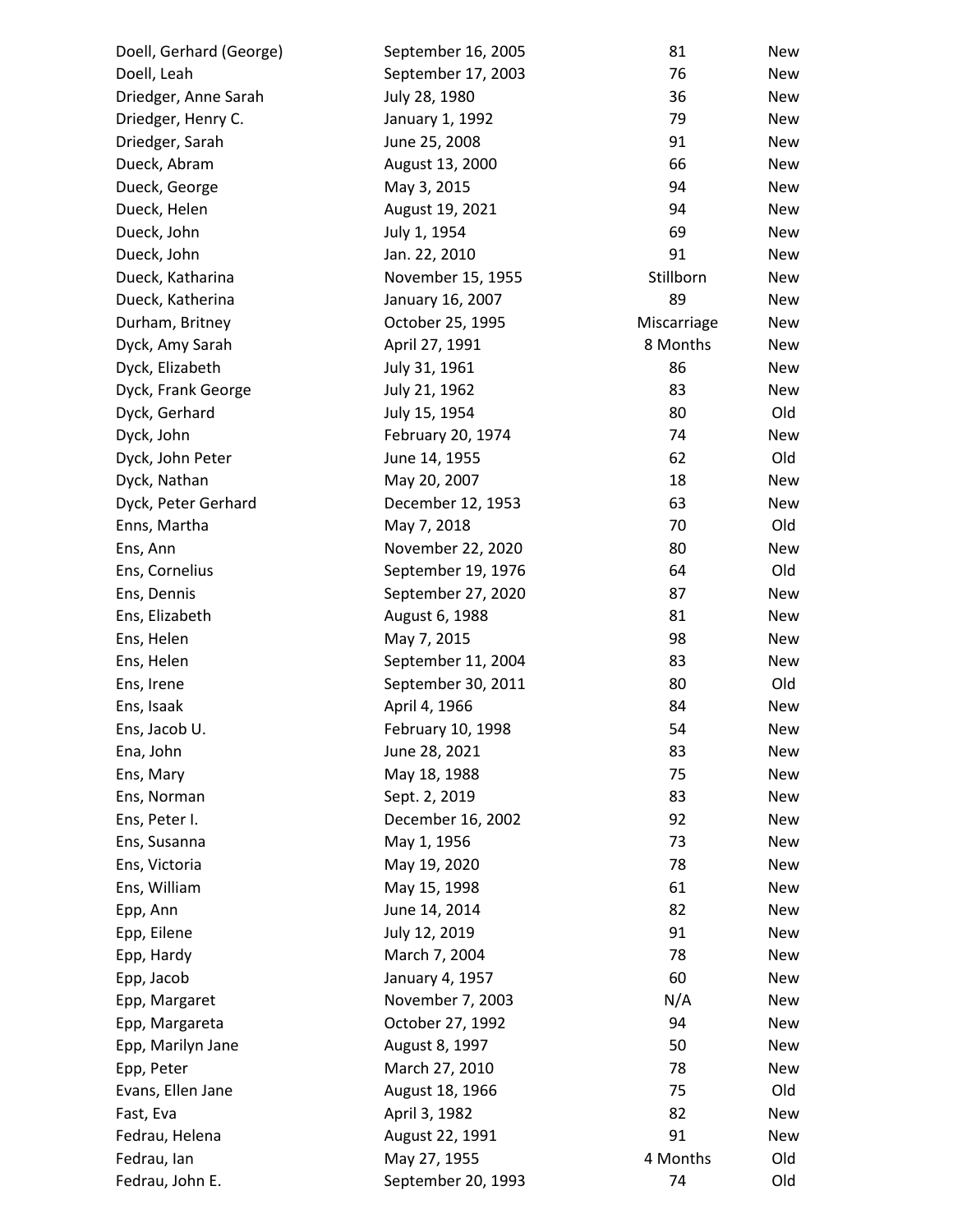| Fedrau, John J.              | June 7, 1973        | 87        | New        |
|------------------------------|---------------------|-----------|------------|
| Fedrau, Sarah                | October 21st, 2010  | 87        | Old        |
| Fehr, Agnes                  | July 30, 1998       | 65        | <b>New</b> |
| Fehr, David H.               | July 30, 1998       | 69        | <b>New</b> |
| Fehr, Hannah Becky           | September 2, 1957   | 3 Hours   | New        |
| Fehr, Helen                  | September 19, 2018  | 91        | Old        |
| Fehr, Isaac                  | December 23, 2003   | 75        | Old        |
| Fehr, Johann H.              | August 5, 2000      | 75        | <b>New</b> |
| Fehr, Judy Margaret          | January 9, 1955     | Stillborn | <b>New</b> |
| Fehr, Margaret               | November 10, 2017   | 55        | New        |
| Fehr, Margaret               | May 14, 1999        | 81        | New        |
| Fehr, Mike                   | July 10, 2004       | 59        | <b>New</b> |
| Fehr, Wilbert                | November 14, 2016   | 68        | <b>New</b> |
| Fehr, William P.             | June 4, 2006        | 93        | <b>New</b> |
| Fehr, Zachary Jarodd         | January 19, 1994    | Stillborn | New        |
| Fenner, Christian            | May 5, 1959         | 79        | Old        |
| Fisher, Allan Russel Michael | September 22, 1999  | 76        | Old        |
| Fisher, Laurie Lynn          | August 6, 1976      | 17        | Old        |
| Fisher, Shirle Mae           | October 20th, 2010  | 73        | Old        |
| Fisher, Verna                | March 30, 1993      | 74        | Old        |
| Foth, Daniel                 | December 27th, 2016 | 48        | New        |
| Foth, Hilda                  | January 9, 2015     | 85        | New        |
| Foth, Norman                 | March 30, 2018      | 60        | <b>New</b> |
| Freitag, Dorothea            | March 19, 2012      | 98        | Old        |
| Freitag, Gladys M.           | October 24, 2006    | 55        | Old        |
| Freitag, Ludwig              | November 7, 1994    | 86        | Old        |
| Friesen, Abram C.            | December 26, 1981   | 78        | New        |
| Friesen, Agatha              | February 26, 1996   | 89        | New        |
| Friesen, Algy                | September 3, 1999   | 71        | Old        |
| Friesen, Colleen             | May 20, 2017        | 87        | <b>New</b> |
| Friesen, Elizabeth           | August 8, 1996      | 92        | New        |
| Friesen, Eva                 | August 11, 1974     | 97        | New        |
| Friesen, Frank               | January 4, 2019     | 77        | <b>New</b> |
| Friesen, Helen               | March 18, 2020      | 81        | <b>New</b> |
| Friesen, Helena              | January 13, 1997    | 99        | New        |
| Friesen, Henry               | February 5, 2004    | 76        | New        |
| Friesen, Henry J.            | April 14, 1963      | 83        | New        |
| Friesen, Jacob A.            | April 4, 1980       | 75        | <b>New</b> |
| Friesen, Jacob E.            | June 25, 2007       | 101       | New        |
| Friesen, Jahann              | May 28, 1997        | 71        | <b>New</b> |
| Friesen, John A.             | September 10, 1955  | 91        | New        |
| Friesen, Marilyn             | July 10, 2019       | 85        | New        |
| Friesen, Margaret            | May 22, 1996        | 88        | <b>New</b> |
| Friesen, Margaretha          | December 27, 1965   | 84        | New        |
| Friesen, Maria               | October 1, 1965     | 72        | Old        |
| Friesen, Peter B.            | March 26, 1961      | 70        | New        |
| Friesen, Peter J.            | May 31, 2020        | 90        | New        |
| Friesen, Susan               | February 16, 2006   | 77        | New        |
| Friesen, Tina                | May 17, 2020        | 78        | New        |
| Friesen, William R.          | December 12, 1966   | 54        | New        |
| Funk, Anna                   | March 13, 2011      | 96        | New        |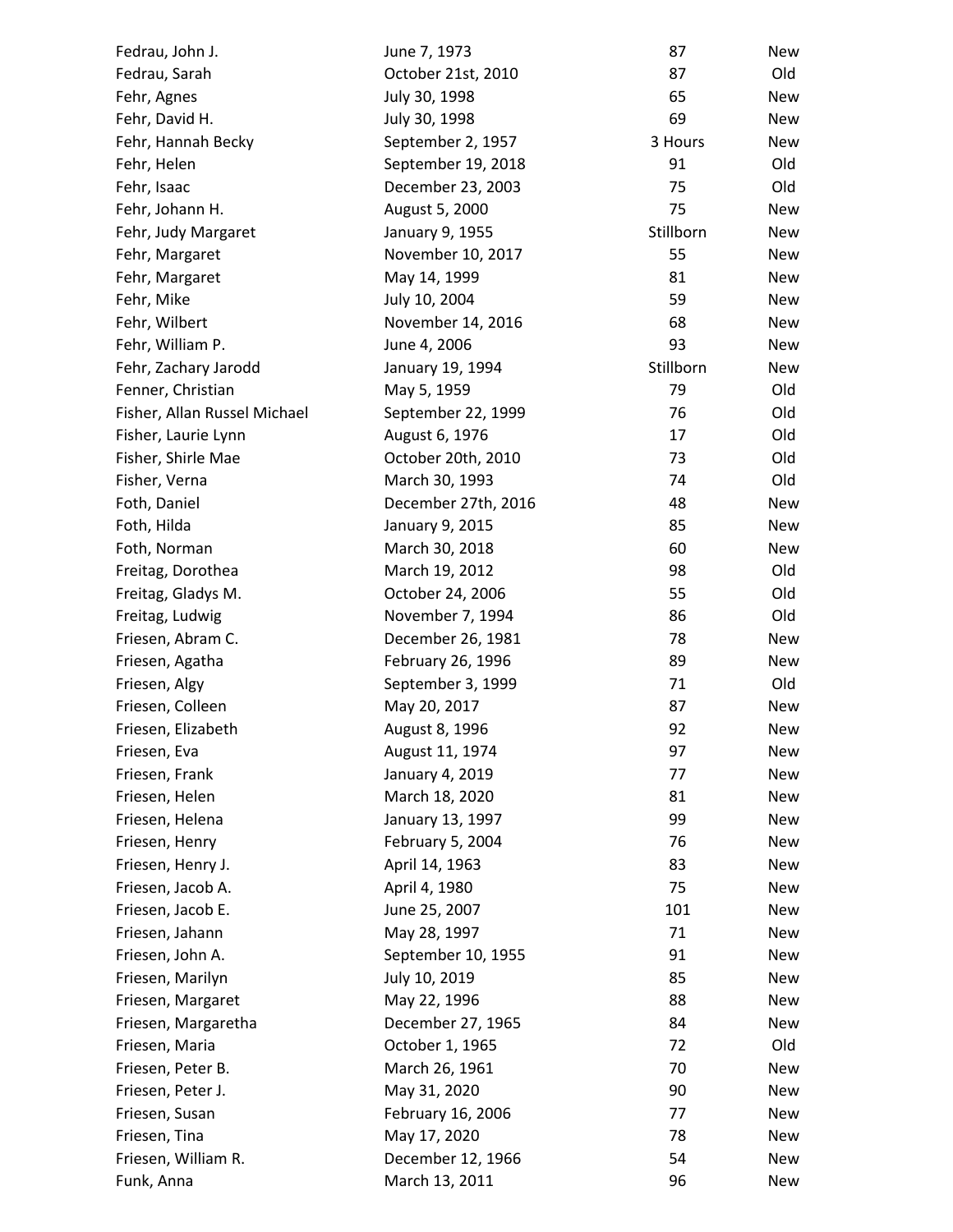| Funk, Gladys                  | July 5, 1979                            | 37             | New        |
|-------------------------------|-----------------------------------------|----------------|------------|
| Funk, Helena                  | September 9, 1954                       | 92             | New        |
| Funk, Henry Jacob             | July 9, 1996                            | 84             | New        |
| Funk, Lloyd Richard           | April 20, 1973                          | 14 Days        | New        |
| Funk, Susanna                 | April 15, 1955                          | 83             | New        |
| Geransky, Annie Freda         | August 17, 1960                         | 42             | Old        |
| Geransky, Elmer Herbert       | February 1, 2015                        | 80             | Old        |
| Geransky, Philip              | July 22, 2007                           | 94             | Old        |
| Giesbrecht, David             | Jan. 23, 2010                           | 62             | <b>New</b> |
| Giesbrecht, Henry             | November 26, 2008                       | 76             | New        |
| Giesbrecht, Margaret          | June 25, 1985                           | 73             | New        |
| Giesbrecht, Norma             | June 9, 1996                            | 46             | New        |
| Giesbrecht, Sameul Robert Jon | April 4, 2021                           | 84             | New        |
| Ginther, Annie Martha         | October 10, 2020                        | 82             | New        |
| Ginther, Peter                | May 9, 2002                             | 74             | New        |
| Goertzen, Gerhard             | November 4, 1969                        | 65             | New        |
| Goertzen, Helena              | September 9, 2006                       | 101            | New        |
| Green, Blair Miles            | February 5, 1998                        | 19             | <b>New</b> |
| Guenter, Bertha               | November 27, 2014                       | 90             | Old        |
| Guenter, Beverly June         | December 14, 1985                       | 25             | Old        |
| Guenter, George               | October 2nd, 2017                       | 95             | Old        |
| Guenter, Henry                | December 16, 2008                       | 78             | <b>New</b> |
| Guenter, John A.              | August 16, 2011                         | 82             | New        |
| Guenter, Shirley May          | May 23, 1960                            | $\overline{2}$ | New        |
| Guenther, George              | February 17, 2012                       | 88             | New        |
| Hamilton, Lanorma Mary        | March 29, 1994                          | 78             | Cremation  |
| Hamm, Agneta                  | July 7, 1969                            | 73             | New        |
| Hamm, Alexander Arthur        | February 15, 1995                       | 75             | New        |
| Hamm, Charlene                | November 13, 1993                       | 19 Months      | New        |
| Hamm, Donald Keith            | June 6, 1959                            | 2 Months       | Old        |
| Hamm, Gertie                  | September 14, 2017                      | 60             | Old        |
| Hamm, Helena                  | October 24, 2021                        | 86             | New        |
| Hamm, Henry                   | January 23, 1957                        | 53             | New        |
| Hamm, John A.                 | January 12, 1959                        | 50             | New        |
| Hamm, Katherina               | July 1, 2002                            | 80             | Old        |
| Hamm, Katherine               | March 1, 1963                           | 43             | New        |
| Hamm, M.D. David              | October 22, 1962                        | 82             | New        |
| Hamm, Margaret                | August 11, 1989                         | 44             | New        |
| Hamm, Maria                   | January 12, 2000                        | 92             | New        |
| Hamm, Martin C.               | March 2, 1995                           | 73             | New        |
| Hamm, Martin M.               | September 21, 1993                      | 87             | <b>New</b> |
| Hamm, Melinda Hedwig          | August 10, 2016                         | 88             | New        |
| Hamm, Michael A.              | October 24, 1972                        | 92             | New        |
| Hamm, Michael H.              | April 7, 2005                           | 70             | New        |
| Hamm, Peter Abram             |                                         | 74             | New        |
|                               | July 12, 1984<br>October 15, 1991       | 69             | Old        |
| Hamm, Peter C.                |                                         |                |            |
| Hamm, Peter M.                | December 22, 1967<br>September 15, 2004 | 54             | New        |
| Hamm, Sarah                   |                                         | 97<br>68       | New        |
| Hamm, Susanna                 | February 17, 1960                       | 53             | New<br>New |
| Hamm, Violet Louise           | January 3, 1980                         |                |            |
| Harder, Agatha D.             | June 16, 1983                           | 80             | New        |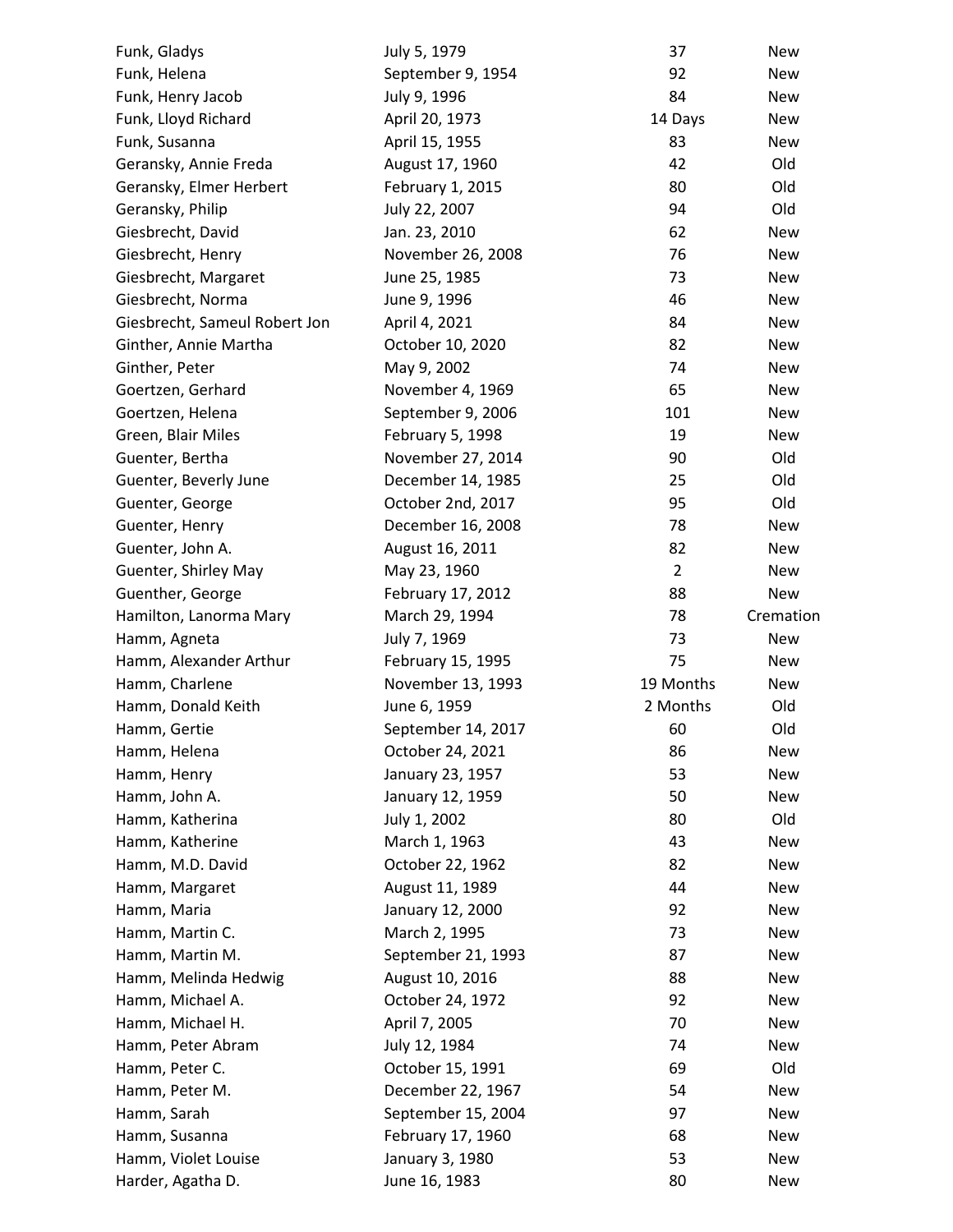| Harder, Cornelius F.             | August 17, 1982                         | 82     | New        |
|----------------------------------|-----------------------------------------|--------|------------|
| Harder, Heinrich                 | April 16, 2010                          | 71     | New        |
| Harder, Jacob Peter              | January 19, 1978                        | 78     | New        |
| Harms, Eva B.                    | April 12, 2003                          | 75     | <b>New</b> |
| Harms, Joan                      | June 22, 2014                           | 74     | New        |
| Harms, Johann Klassen            | December 10, 2007                       | 91     | Old        |
| Harms, Marie                     | September 30, 1998                      | 87     | Old        |
| Harms, Peter                     | December 5, 2002                        | 79     | <b>New</b> |
| Heinbigner, Agnes (Nettie)       | April 24, 1988                          | 55     | Old        |
| Heinbigner, Conrad               | March 24, 1970                          | 81     | Old        |
| Heinbigner, Gustav               | October 6, 2011                         | 88     | Old        |
| Heinbigner, Henry                | April 20, 2003                          | 80     | Old        |
| Heinbigner, Herbert              | November 22, 1999                       | 65     | Old        |
| Heinbigner, James                | October 15, 2020                        | 69     | <b>New</b> |
| Heinbigner, John                 | February 19, 2004                       | 85     | Old        |
| Heinbigner, John                 | November 11, 1964                       | 77     | Old        |
| Heinbigner, Lorenna May          | January 15, 2012                        | 55     | <b>New</b> |
| Heinbigner, Maria Katherina      | January 17, 1981                        | 91     | Old        |
| Heinbigner, Martha               | December 20, 2014                       | 87     | Old        |
| Heinbigner, Mary                 | January 18, 1974                        | 65     | Old        |
| Heinbigner, Molly                | June 27, 1969                           | 77     | Old        |
| Heinbigner, Samuel               | February 25, 1965                       | 54     | Old        |
| Heinrichs, Abram                 | December 9, 1968                        | 87     | Old        |
| Heinrichs, Annabelle Marie       | October 24, 1965                        | 19     | New        |
| Heinrichs, Baby                  | December 7, 1966                        | 2 Days | New        |
| Heinrichs, Corney                | November 13, 1955                       | 64     | Old        |
| Heinrichs, Dorothy Margaret      | December 7, 1983                        | 42     | New        |
| Heinrichs, Helena                | May 30, 1988                            | 95     | <b>New</b> |
| Heinrichs, Margaret              | October 15, 1996                        | 82     | New        |
| Heinrichs, Peter                 | November 15, 1980                       | 67     | New        |
| Heinrichs, Reany                 | October 20, 1973                        | 85     | Old        |
| Heinrichs, Tina                  | June 6, 1984                            | 76     | New        |
| Heinzig, Sarah                   | May 31, 2005                            | 78     | <b>New</b> |
| Henderson, Evelyn Anne           | November 3, 2012                        | 84     | New        |
| Henderson, James William         | January 13, 1999                        | 81     | New        |
| Hiebert, Jacob                   | October 24, 1960                        | 42     | New        |
| Hiebert, Jacob                   | October 24, 1960                        | 42     | New        |
| Hilbrand, Catherina              | March 15, 1971                          | 73     | New        |
| Hildbrand, Richard Heinrich Carl | October 9, 1991                         | 86     | Old        |
| Hildebrand, Gladys Lucille       | April 28, 2002                          | N/A    | Old        |
| Hildebrandt, Annie Adelgunda     | January 9, 1997                         | 87     | Old        |
| Hildebrandt, Edith               | April 21, 1987                          | 91     | Old        |
| Hildebrandt, Helena              | November 1, 1959                        | 65     | Old        |
| Hildebrandt, Isaac I.            | March 7, 1984                           | 91     | New        |
| Huchkowsky, Douglas              | April 22, 2017                          | 47     | New        |
| Isaak, Jacob J.                  | March 7, 1951                           | 73     | Old        |
| Janzen, Anna                     | October 7, 2015                         | 95     | New        |
| Janzen, Bertha May               | April 14, 2018                          | 58     | New        |
| Janzen, Beverly Carol            | October 17, 1992                        | 35     | Old        |
| Janzen, Dwayne Peter             | Aug. 10/2011 top of Peter Janzen's plot | 54     | New        |
| Janzen, Edward Henry             | July 25, 2015                           | 80     | Old        |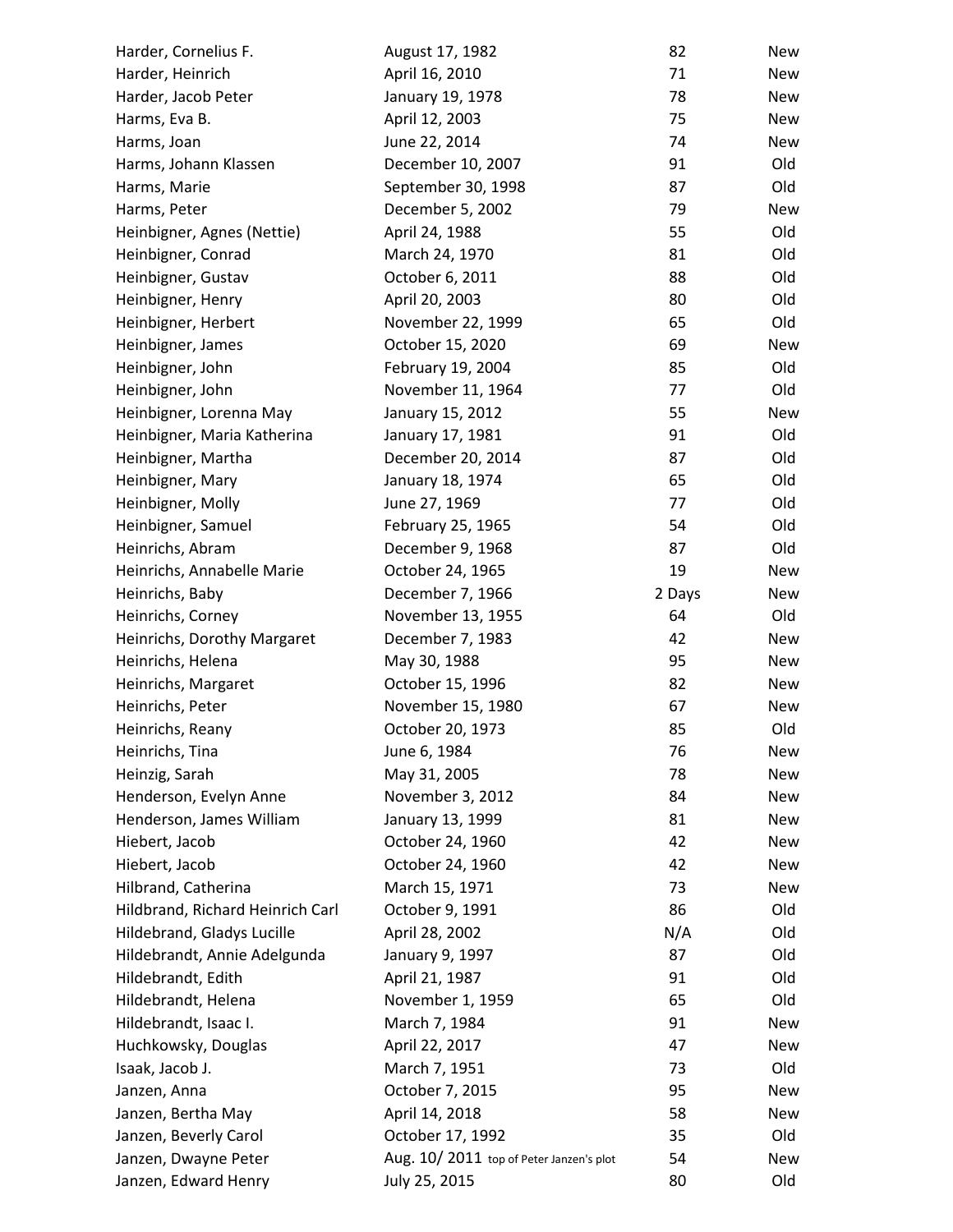| Janzen, Jacob             | December 29, 2015  | 99        | <b>New</b> |
|---------------------------|--------------------|-----------|------------|
| Janzen, Katherine         | January 21, 1970   | 57        | New        |
| Janzen, Lyle Edward       | January 6, 1963    | 57 Hours  | Old        |
| Janzen, Peter             | June 19, 1996      | 63        | <b>New</b> |
| Johnson, Joel             | September 1, 2010  | 49        | <b>New</b> |
| Kaspar, Susie             | December 28, 2012  | 94        | New        |
| Kasper, Arthur            | January 27, 1997   | 75        | <b>New</b> |
| Kehler, Jacob H.          | November 11, 2001  | 92        | <b>New</b> |
| Kehler, Maria             | December 4, 1992   | 83        | New        |
| Klassen, Abram H.         | June 9, 1955       | 72        | Old        |
| Klassen, Agnes            | June 30, 1985      | 82        | New        |
| Klassen, Alvena           | September 17, 1952 | 41        | Old        |
| Klassen, Anna             | April 12, 1954     | 72        | Old        |
| Klassen, Annie            | January 30, 2002   | 84        | Old        |
| Klassen, Darlene          | November 8, 2021   | 68        | <b>New</b> |
| Klassen, Erma             | March 10, 2006     | 86        | Old        |
| Klassen, Harold P.        | April 20, 2007     | 89        | Old        |
| Klassen, John Sylvester   | August 4, 1988     | 73        | Old        |
| Klassen, Katherina        | August 11, 1958    | 76        | Old        |
| Klassen, Minnie E.        | September 13, 2006 | 79        | Old        |
| Klassen, Peter I.         | April 17, 1971     | 69        | New        |
| Klassen, Rhoda            | January 24, 1959   | Stillborn | New        |
| Klassen, Sarah            | June 25, 1970      | 81        | Old        |
| Klassen, William I.       | December 30, 1972  | 69        | Old        |
| Klein, Alice Hedwig       | February 2, 2004   | 82        | Old        |
| Klein, Christopher Graham | February 9, 1983   | 13 Days   | Old        |
| Klein, David              | February 23, 2014  | 68        | Old        |
| Klein, Edward Eugene      | December 23, 2018  | 76        | Old        |
| Klein, Jacob              | September 5, 1983  | 89        | Old        |
| Klein, Jacob J.           | April 20, 1994     | 79        | Old        |
| Klein, John               | November 14, 2000  | 81        | Old        |
| Klein, Martha             | August 13, 2012    | 91        | Old        |
| Klein, Mary               | April 24, 2021     | 92        | Old        |
| Klein, Mollie             | December 29, 1977  | 84        | Old        |
| Klein, Richard            | March 30, 2003     | 52        | Old        |
| Klein, Victor             | March 3, 2012      | 87        | Old        |
| Knippel, Edgar John       | February 16, 1983  | 58        | Old        |
| Knippel, Edna Katherine   | November 8, 1987   | 66        | Old        |
| Krahn, John               | November 23, 2012  | 86        | New        |
| Kroeker, Margaretha       | August 6, 1999     | 88        | <b>New</b> |
| Kuehn, Gerald             | February 18, 2009  | 68        | <b>New</b> |
| Lafoy, Mary Victoria      | August 27, 2006    | 76        | Old        |
| Lesser, Henry             | December 4, 2009   | 86        | <b>New</b> |
| Lesser, Peter             | September 13, 2001 | 77        | New        |
| Letkemann, Aganetha       | June 4, 1965       | 66        | <b>New</b> |
| Letkemann, David F.       | July 31, 1996      | 71        | New        |
| Letkemann, Franz F.       | May 30, 1976       | 80        | New        |
| Letkemann, Jacob          | July 1, 2010       | 80        | New        |
| Letkemann, John           | August 25, 2010    | 83        | New        |
| Loewen, Abe               | July 30, 2017      | 94        | New        |
| Loewen, Abram             | October 23, 1961   | 76        | New        |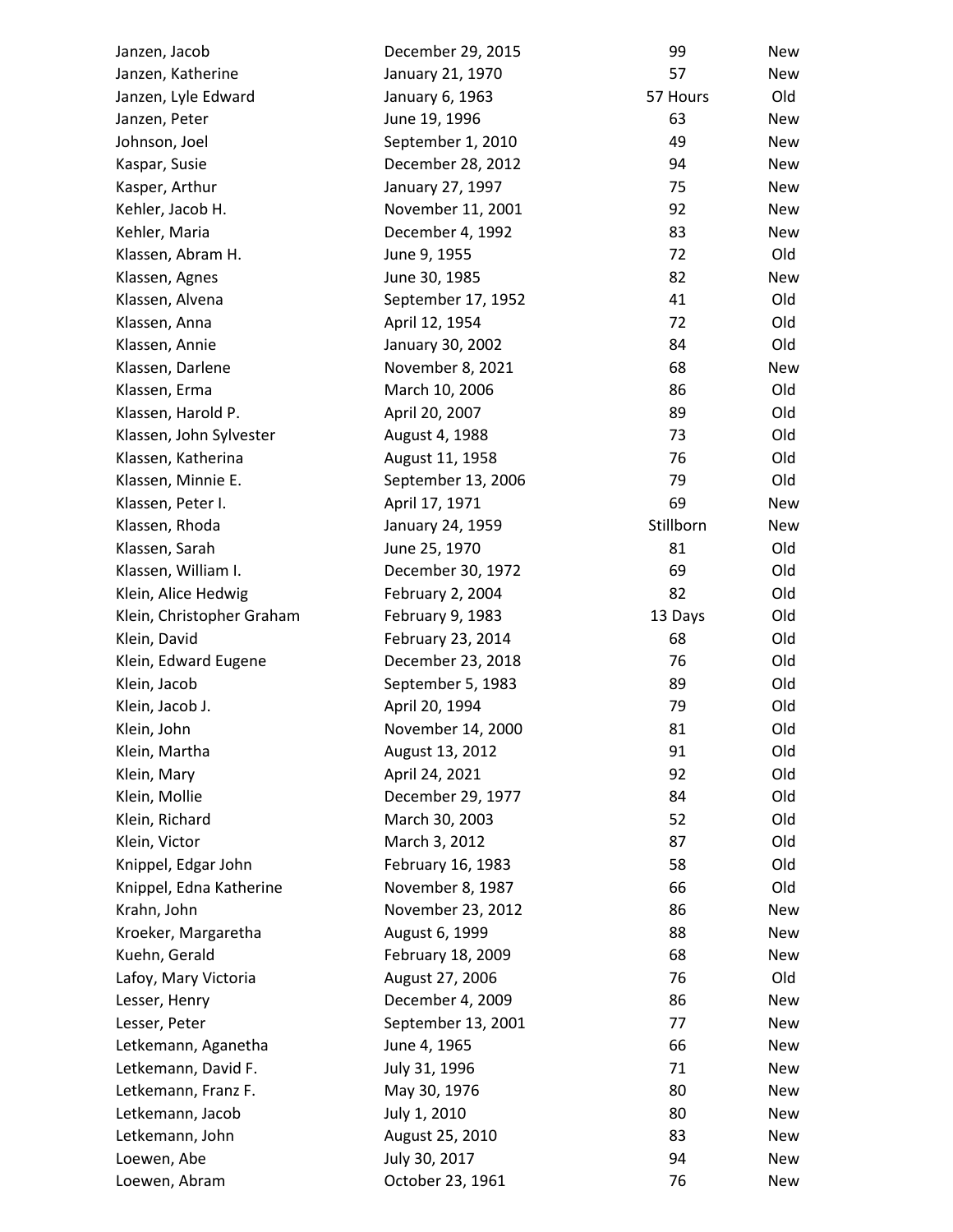| Loewen, Aganatha              | October 22, 1962   | 73        | Old        |
|-------------------------------|--------------------|-----------|------------|
| Loewen, Benjamin              | October 8, 1989    | 68        | Old        |
| Loewen, David                 | January 19, 2003   | 81        | New        |
| Loewen, David J.              | September 7, 1977  | 92        | Old        |
| Loewen, Edna Rachel           | September 10, 2004 | 74        | Old        |
| Loewen, Helen                 | May 11, 2008       | 89        | New        |
| Loewen, Helena                | May 26, 1960       | 71        | New        |
| Loewen, Peter William         | January 14, 2013   | 66        | New        |
| Loewen, William George        | August 4, 1983     | 74        | New        |
| Lont, Homme Fokke             | February 26, 2013  | 64        | New        |
| Martens, Anna                 | May 18, 1964       | 87        | New        |
| Martens, Johann               | January 18, 1955   | 83        | New        |
| Maundrell, Robert Royce (Roy) | January 25, 1991   | 66        | Old        |
| Maundrell, Annabelle Margaret | April 1, 2016      | 90        | Old        |
| Miller, Annie                 | February 11, 1992  | 64        | New        |
| Miller, Donald Isaac          | January 30, 2014   | 69        | New        |
| Miller, Fred                  | January 11, 2004   | 98        | New        |
| Miller, Gertrude              | February 8, 2000   | 87        | <b>New</b> |
| Miller, Jacob N.              | June 20, 2006      | 84        | New        |
| Miller, John                  | January 6, 1988    | 80        | New        |
| Miller, Lydia Lenora          | September 30, 1990 | 58        | New        |
| Miller, Marie                 | October 11, 1982   | 74        | New        |
| Miller, Marion                | December 5, 2019   | 89        | Old        |
| Miller, Norman Vincent        | March 8, 1974      | 43        | New        |
| Miller, Peter                 | May 27, 2003       | 52        | New        |
| Miller, Shauna Lynne          | June 2, 1975       | Stillborn | New        |
| Mills, David L.               | August 27, 2020    | 78        | Old        |
| Mills, Marie                  | June 8, 2021       | 80        | Old        |
| Milne, Bryce                  | November 6, 2004   | 17        | New        |
| Miniely, Robert               | September 12, 1986 | 60        | Old        |
| Nelson, Gary                  | May 25, 2009       | 67        | New        |
| Neudorf, Peter Z.             | May 1, 1990        | 63        | New        |
| Neudorf, William L.           | April 22, 2004     | 66        | <b>New</b> |
| Neudorf, William Zacharias    | May 5, 1999        | 59        | New        |
| Neufeld, Anna                 | October 1, 1953    | 75        | New        |
| Neufeld, Cornelius            | April 5, 1956      | 78        | New        |
| Neufeld, Elizabeth            | October 30, 1980   | 100       | <b>New</b> |
| Neufeld, Herman W.            | September 21, 1968 | 59        | New        |
| Neufeld, Kornelius J.         | August 4, 1977     | 82        | New        |
| Neufeld, Leona                | December 11, 2016  | 78        | New        |
| Neufeld, Margaret             | November 3, 1987   | 77        | New        |
| Neufeld, Margaret Ruth        | February 21, 1990  | 50        | New        |
| Neufeld, Maria                | November 23, 1988  | 93        | New        |
| Neufeld, Martha Jane          | September 28, 2011 | 89        | New        |
| Neufeld, Richard J.           | March 2, 2007      | 53        | New        |
| Olfert, Anthony Russell       | May 22, 1985       | 20        | New        |
|                               |                    |           |            |
| Penner, Anganeta              | July 20, 1982      | 88        | New<br>Old |
| Penner, Gloria Inez           | January 30, 1999   | 59        |            |
| Penner, Helena                | November 21, 1966  | 72        | New        |
| Penner, Jacob J.              | July 22, 1973      | 80        | New        |
| Penner, Jacob P.              | March 26, 2001     | 83        | New        |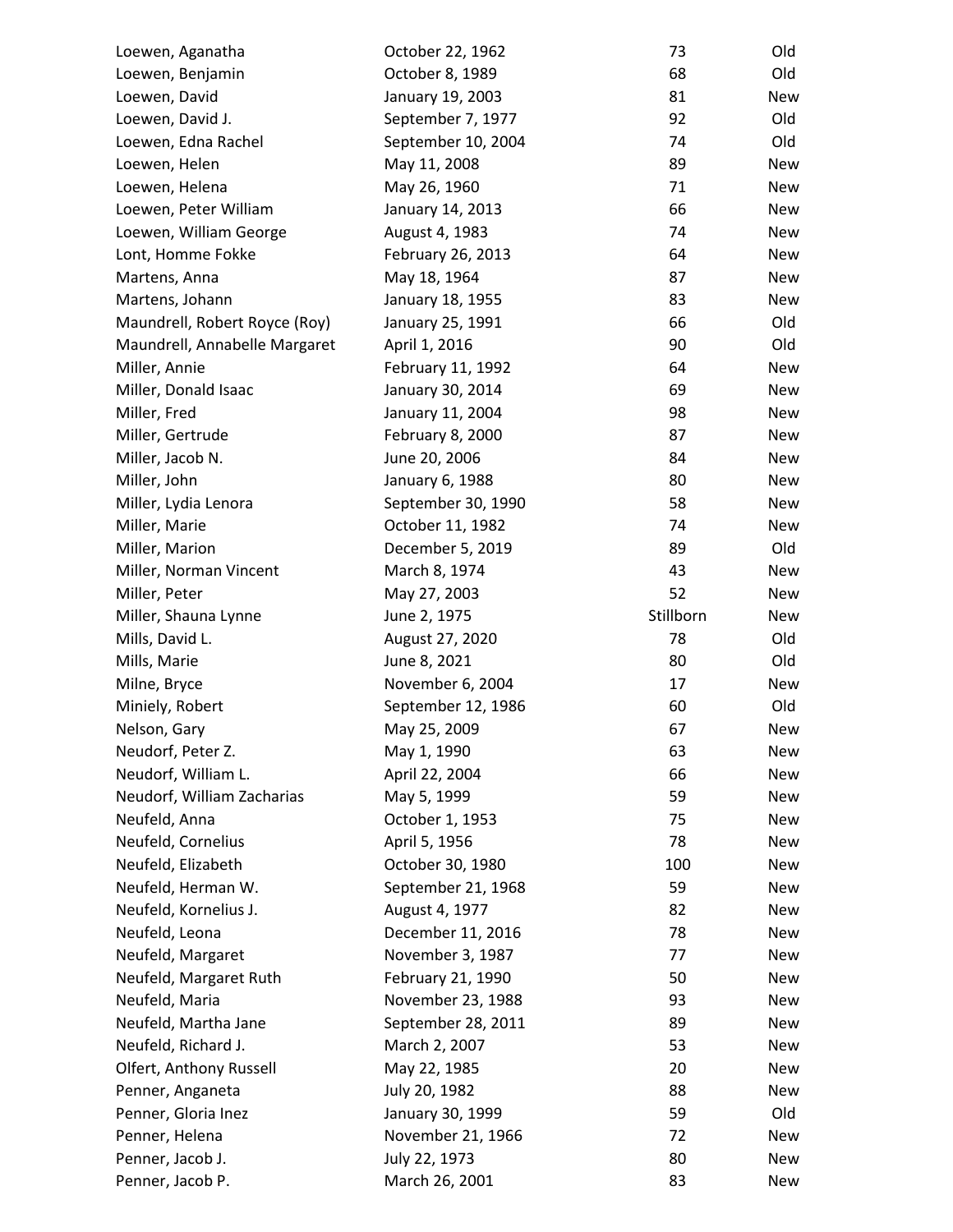| Penner, John              | March 7, 1952      | 86 | Old        |
|---------------------------|--------------------|----|------------|
| Penner, John B.           | May 07, 1969       | 79 | Old        |
| Penner, John Jack         | September 26, 1992 | 73 | Old        |
| Penner, Lena              | February 28, 1991  | 77 | Old        |
| Penner, Margaret          | April 30, 2014     | 90 | <b>New</b> |
| Penner, Maria             | December 19, 1987  | 95 | New        |
| Penner, Maria             | October 8, 1964    | 67 | New        |
| Penner, Maria             | November 17, 1963  | 74 | Old        |
| Penner, Peter             | July 9, 1959       | 75 | <b>New</b> |
| Penner, Peter Jacob       | November 2, 1965   | 77 | New        |
| Penner, Peter John        | September 25, 1972 | 82 | New        |
| Penner, Peter K.          | July 17, 1970      | 73 | Old        |
| Peter, Cornelius          | May 29, 1964       | 32 | Old        |
| Peters, Aganetha "Nettie" | February 26, 2011  | 84 | Old        |
| Peters, Cornelius F.      | August 17, 2005    | 80 | Old        |
| Peters, Eldon             | March 25, 2018     | 43 | Old        |
| Peters, Isaac             | May 3, 1968        | 67 | Old        |
| Peters, Johann N.         | May 8, 1982        | 96 | Old        |
| Phanripha, Phonsavath     | November 30, 1979  | 6  | <b>New</b> |
| Reddekopp, Charles        | February 19, 2022  | 65 | New        |
| Reddekopp, John Simon     | August 12, 2011    | 55 | New        |
| Reddekopp, Sarah          | January 3, 2010    | 55 | New        |
| Reddekopp, William        | May 1st, 2021      | 84 | <b>New</b> |
| Reimer, Peter             | September 10, 1956 | 65 | Old        |
| Rempel, Heinrich G.       | August 17, 1982    | 77 | Old        |
| Rempel, Isaac A.          | July 17, 1980      | 52 | <b>New</b> |
| Rempel, John David        | November, 4, 2002  | 97 | New        |
| Rempel, Justina           | January 18, 2007   | 96 | New        |
| Rempel, Katherina         | August 2, 1995     | 87 | Old        |
| Sands, Lacey Jayne        | April 13, 2015     | 33 | New        |
| Sawatzky, Ana             | September 21, 1997 | 90 | New        |
| Sawatzky, Diedtrich P.    | December 5, 1967   | 68 | New        |
| Sawatzky, Elmer           | February 1, 2013   | 50 | Old        |
| Sawatzky, Frank Peter     | January 6, 1954    | 77 | Old        |
| Sawatzky, George P.       | October 21, 1975   | 77 | <b>New</b> |
| Sawatzky, John Peter      | August 18, 1983    | 78 | New        |
| Sawatzky, Jacob G.        | July 30, 2015      | 89 | Old        |
| Sawatzky, John George     | December 4, 2019   | 80 | <b>New</b> |
| Sawatzky, Justina         | March 20, 1951     | 75 | Old        |
| Sawatzky, Margareta       | November 11, 1984  | 82 | <b>New</b> |
| Sawatzky, Maria           | April 21, 1989     | 89 | New        |
| Sawatzky, Peter P.        | September 29, 1968 | 72 | New        |
| Sawatzky, Tina            | June 19, 2015      | 86 | Old        |
| Scheidt, Gertrude         | March 16, 2006     | 70 | Old        |
| Schellenberg, Abram J.    | May 12, 1960       | 79 | <b>New</b> |
| Schellenberg, Anna        | May 29, 1982       | 99 | New        |
| Schellenberg, Anna        | September 6, 1963  | 66 | New        |
| Schellenberg, David       | May 1, 1977        | 56 | New        |
| Schellenberg, Elizabeth   | April 6, 1963      | 50 | New        |
| Schmidt, Anna             | April 23, 1951     | 61 | Old        |
| Schmidt, Benjamin         | June 8, 1957       | 70 | Old        |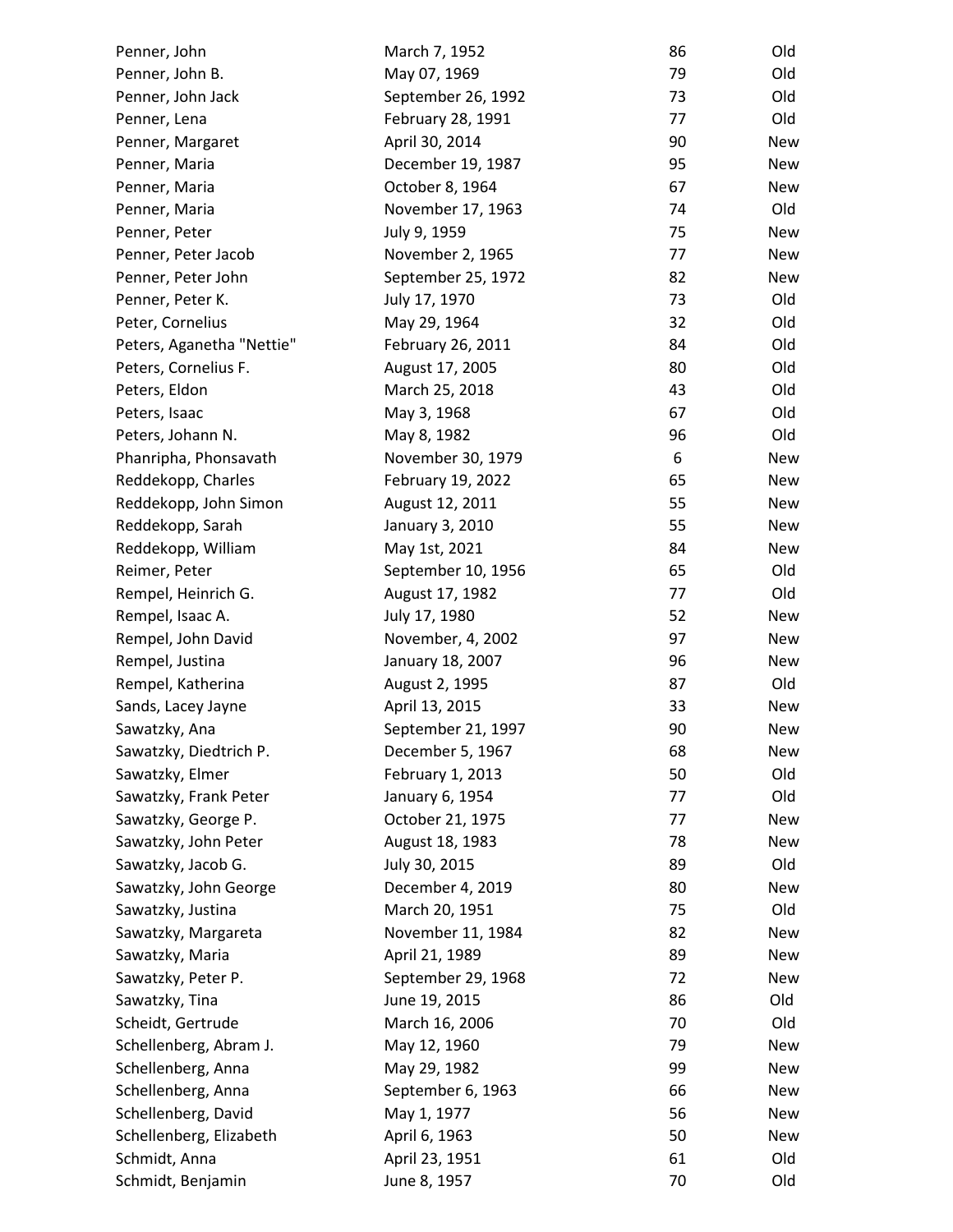| Schmidt, Helen              | June 3, 2015       | 84        | Old        |
|-----------------------------|--------------------|-----------|------------|
| Schmidt, John               | April 29, 2008     | 84        | Old        |
| Schroeder, Mary             | April 15, 2005     | 85        | New        |
| Schwendemann, Peter         | June 6, 2017       | 72        | Old        |
| Seimens, John Aaron         | August 9, 1990     | 64        | New        |
| Senkow, Daniel              | March 26, 2015     | 80        | New        |
| Siemens, Aron               | November 29, 1961  | 63        | New        |
| Siemens, Sarah              | September 18, 1973 | 75        | New        |
| Stahl, Clifford             | August 10, 1993    | 65        | New        |
| Stefaniuk, Barbara          | September 10, 2010 | 44        | New        |
| Thiessen, Barbara Marie     | April 15, 1969     | 3 Days    | New        |
| Thiessen, Bertha            | September 16, 2018 | 82        | New        |
| Thiessen, Didrich F.        | January 8, 1983    | 80        | New        |
| Thiessen, Henry H.          | July 11, 1965      | 85        | Old        |
| Thiessen, Joan Olga         | July 2, 2000       | 67        | New        |
| Thiessen, Jerry             | June 30, 2016      | 63        | New        |
| Thiessen, Justina           | February 6, 1998   | 89        | New        |
| Thiessen, Margaretha        | November 7, 1954   | 69        | New        |
| Thiessen, Peter             | October 30, 2001   | 67        | New        |
| Thiessen, Peter B.          | January 20, 2005   | 75        | New        |
| Thiessen, Peter B.          | November 14, 1989  | 64        | New        |
| Thiessen, Wallace           | June 2, 2021       | 73        | New        |
| Troman, Doreen              | July 19, 1981      | 40        | Old        |
| Unger, Jacob Arnold         | June 30, 2013      | 71        | <b>New</b> |
| Unger, Sharon R.            | June 25, 2007      | 50        | New        |
| VanEssen, Anne Louise       | September 3, 2014  | 61        | <b>New</b> |
| Vogel, Gerhard Reimund      | April 5, 2014      | 67        | New        |
| Waddell, Annmarie Elizabeth | July 2, 2017       | 69        | New        |
| Wagner, Amalia              | December 29, 2002  | 89        | Old        |
| Wagner, Conrad              | March 3, 1965      | 82        | Old        |
| Wagner, David C.            | October 4, 1999    | 81        | Old        |
| Wagner, Christina           | July 20, 2021      | 93        | Old        |
| Wagner, Edna                | July 23, 2016      | 95        | Old        |
| Wagner, Edward              | August 8, 2000     | 72        | Old        |
| Wagner, Esther              | March 25, 2017     | 97        | Old        |
| Wagner, Eva                 | December 22, 1963  | 65        | Old        |
| Wagner, Esther              | March 25, 2017     | 97        | Old        |
| Wagner, Fred                | October 27, 1994   | 83        | Old        |
| Wagner, George Charles      | October 21, 2004   | 89        | Old        |
| Wagner, Henry               | October 13, 1967   | 73        | Old        |
| Wagner, John                | October 15, 1989   | 81        | <b>New</b> |
| Wagner, Joseph              | January 4, 2021    | 94        | Old        |
| Wagner, Katherina Margaret  | October 8, 1985    | 103       | Old        |
| Wagner, Kylee Breanne       | November 15, 1992  | 4         | <b>New</b> |
| Wagner, Martha              | September 21, 1976 | 64        | <b>New</b> |
| Wagner, Neil                | April 21, 2010     | 52        | New        |
| Wagner, Patricia            | July 6, 2021       | 64        | Old        |
| Wagner, Timothy Keith       | July 10, 2021      | 64        | Old        |
| Wagner, Un-named            | June 7, 1952       | Stillborn | Old        |
| Wall, Elizabeth             | October 6, 1973    | 90        | Old        |
| Wall, Heinrich              | April 8, 1972      | 75        | Old        |
|                             |                    |           |            |